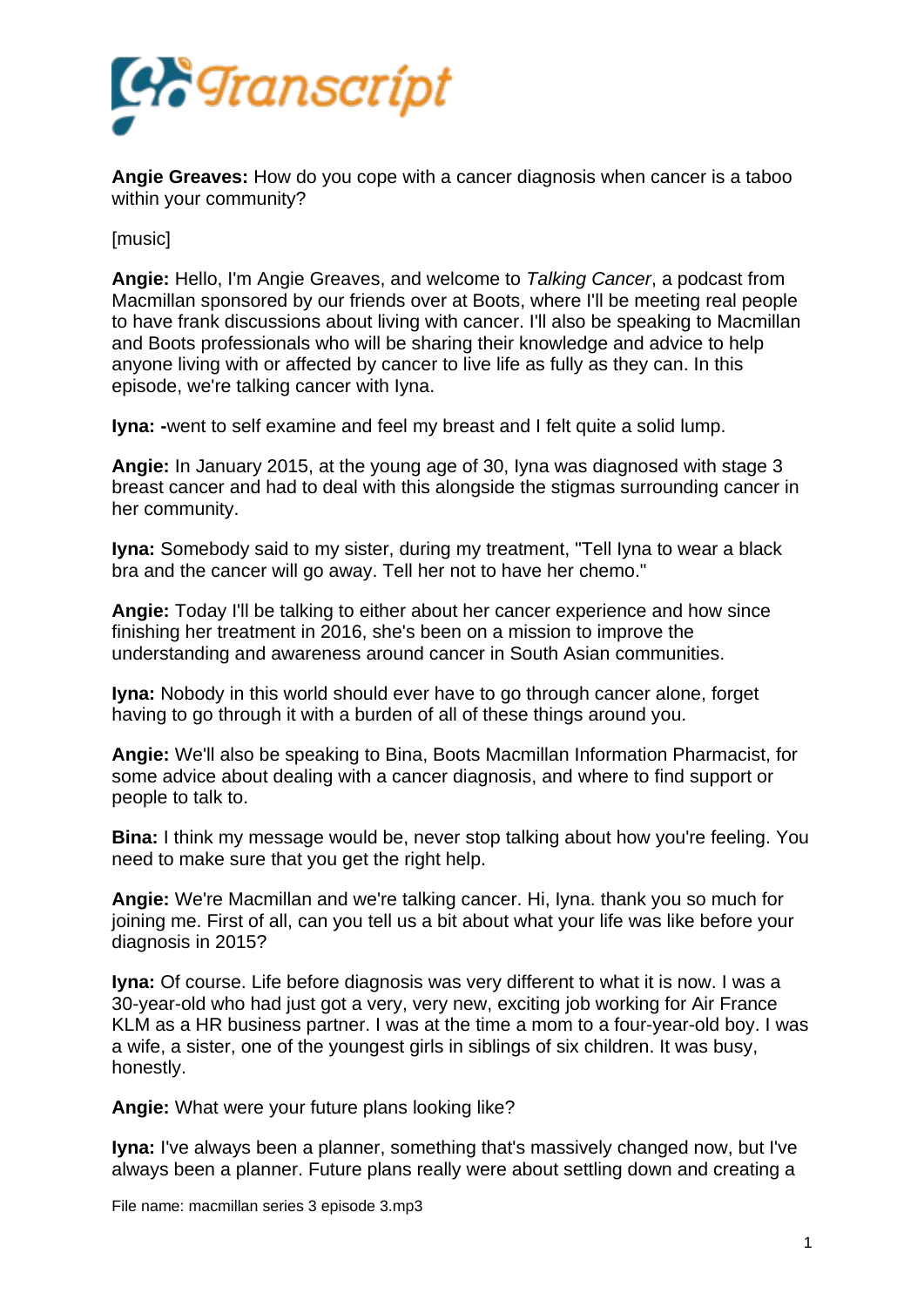

secured future for my son, progressing within my career, building a safer, better house for him. Everything was about having a better balance of life really.

**Angie:** I love the word balance. If you get balanced in most areas of your life, you can say you are content. Tell me a little bit more about your wider family. Have you got siblings? Are you a close-knit family?

**Iyna:** We are, yes. We see each other quite a lot. We're a very big family and there's six siblings. I am the second youngest out of all. It's three boys and three girls. My younger brother is around four years younger than me. We're very, very close as a family. Mom and Dad are always around. We see each other, I would say about at least every week. The girls definitely do with the kids. We're all married other than the younger one. We've all got children. We see each other every weekend.

**Angie:** I'm getting an image of a very close-knit family like you say in-laws, moms, dads, nieces, nephews, it sounds lovely, really does. At 30, you probably weren't expecting to face any serious health worries, especially not breast cancer. How did your diagnosis come about? Did you have specific symptoms?

**Iyna:** No, honestly. Like you said, it definitely wasn't something I was expecting, new job, new house, everything had just fall into place at the last part of 2014. I was told in around November time 2014 that I had an underactive thyroid. I saw that I started to slowly gain a little bit of weight and which pretty much all my life I've had quite a steady weight. It got to January and I made this commitment like most people do, new year's resolution. I am going to exercise, work out, and be good.

I did my workout in an evening, must have been quite late, nine, ten o'clock by the time I'd finished. I literally just scratched the surface of my right breast at the bottom and I felt something quite solid on the surface of my skin. I then went to self examine and feel my breast and I felt quite a solid lump at the bottom part of my breast. It was so solid and big that it was literally like a hard ball that I was able to grab.

**Angie:** When you were given this diagnosis, it was stage 3, you were at stage 3, weren't you?

**Iyna:** Yes.

**Angie:** Who did you initially turn to for support at the time?

**Iyna:** My husband was with me throughout the whole time. When I got the diagnosis, I called my older sister. I think the only thing I remember saying to her was, "I've got cancer **[unintelligible 00:05:41]** how in the world am I going to tell mom." That's all I could think of. I don't think my thought process went any further ahead than that.

**Angie:** What treatment plan was put in place for you?

**Iyna:** On the day, my plan changed as time goes along, which I think many people who have had breast cancer going through that journey would know that sometimes it can change. I had chemotherapy, I had six rounds. I then was given the option that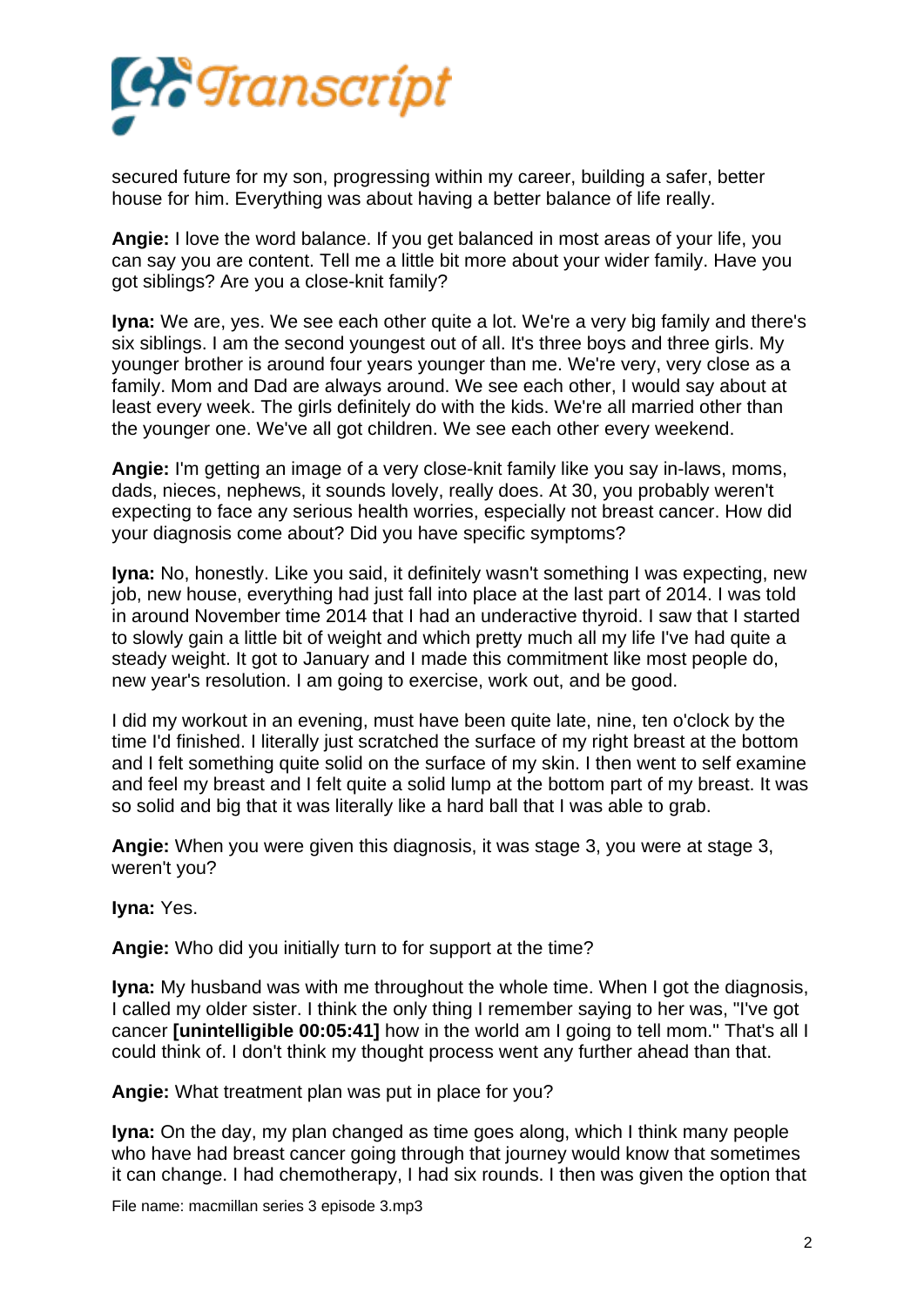

if I wanted to, I could go for lumpectomy because the tumor had actually shrunk quite a lot and chemo did what it needed to do. Then I had radiotherapy and actually, it was a day before my surgery to have a mastectomy, that I called up my oncologist and changed my mind and said, I want a lumpectomy.

I think he thought I had gone absolutely crazy or lost my mind. I thought about it for such a long time, and did loads of research around what does a mastectomy look like for your life? I'd read people's reviews online, I'd read well how people were feeling. I went on to different groups and did all of that and I just thought, okay, this might have been right for many other people and that's okay, there's no right or wrong way around it. It's what's right for you.

For me, I just can't see myself being the person who's going to worry for the rest of her life and live in fear that it's going to come back. I would rather have a lumpectomy and keep my breasts. That's what I decided to do. I called the oncologist literally a night before my surgery and said, "Can we please just go for a lumpectomy?" He was amazing. He said, "You can blimming change your mind on the morning if you want to, Iyna. Of course, you can."

**Angie:** You say that your body responded quite positively to the chemotherapy? Did you think about losing your hair? How did you find that part of the treatment? Did you have a reaction in that area?

**Iyna:** Oh, goodness, yes. Chemo, I'll be honest, absolutely knocked me senseless. It did what it needed to do, which was shrink the tumor. As anybody who's had chemo, I've been around people who have chemo know, it's supposed to kill the cancer cells, but what it does is it kills everything inside of you, and that's exactly what it did. After my first treatment, after 10 days exactly, I went into the shower with a full set of hair and I came out with nothing. It was very, very traumatic.

I have to say, the experience of losing my hair was hard. I really struggled with that to the point, I still vividly recall being in the shower in my parents house, literally screaming, crying, saying God just give me strength to go through this because I could just see my hair in chunks falling out into the water. I think that was the only time I ever saw myself without my hair.

From that moment onwards, I kept a head cap on, and nobody saw me without my hair, not even my husband, and not even myself. I would cover the mirror with a towel before I went in for a shower. I would turn my face to the mirror when I changed my clothes. I even slept with it on, because I just couldn't bear to see myself like that, because it was a constant reminder of what my life had become.

**Angie:** That sound like it had a serious emotional impact on you, the loss of the hair?

**Iyna:** Yes, hugely.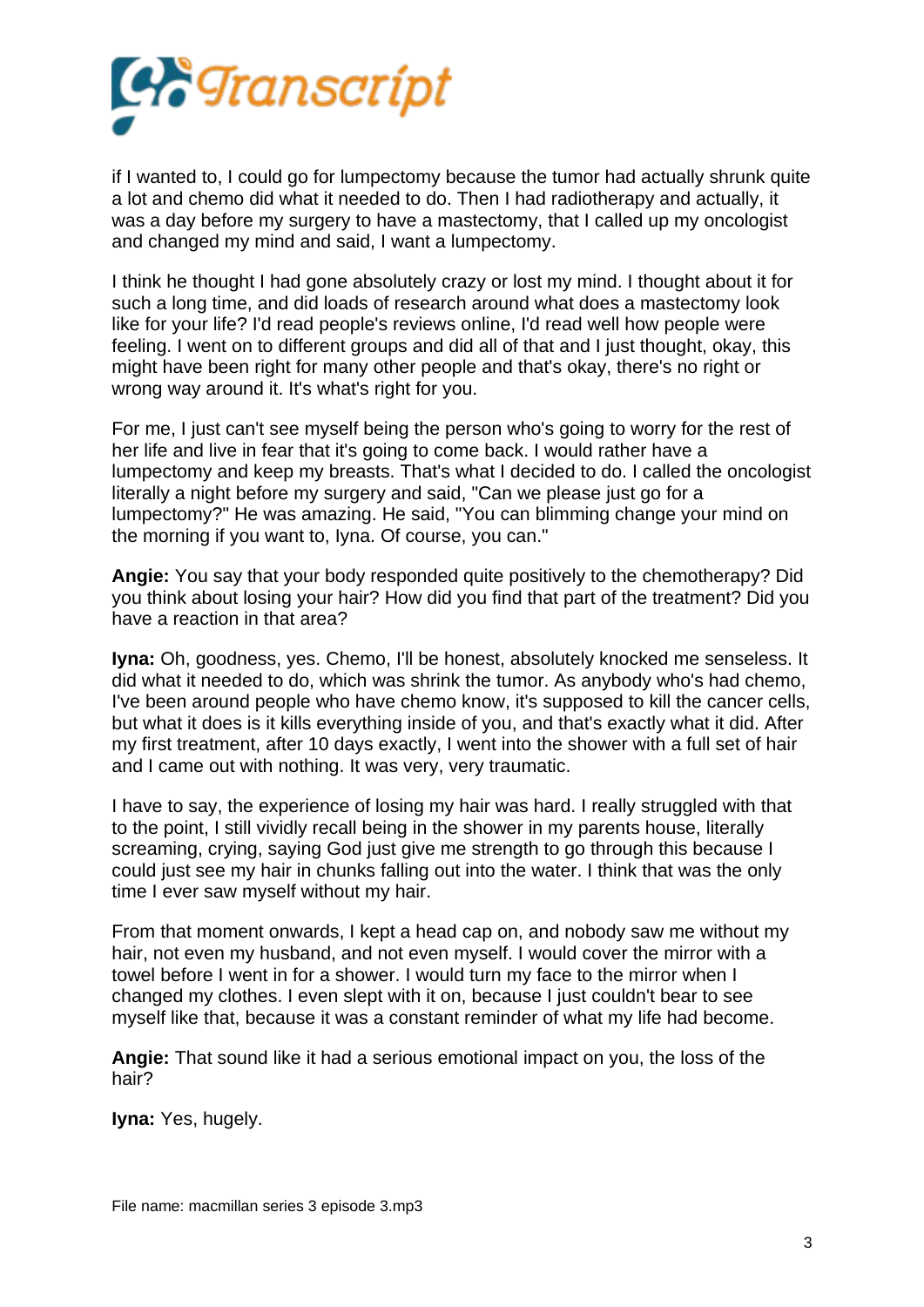

**Angie:** As well as managing the impact of the diagnosis on you and your family, and we know you've got a very close-knit family, you also had to handle the reaction of being part of the South Asian community.

**Iyna:** Yes.

**Angie:** Give me an insight as to how this affected you.

**Iyna:** It's really interesting because I experienced a very strange balance with it all. Direct family, if I look at my immediate family, siblings, mom, and dad, was it affected directly within that circle? No. Actually, when we talk about the South Asian community, we talk about not just being your brothers and sisters, you talk about the whole community, where you value together friends, family, parents and their friends and their families and so forth.

The impact, I didn't realize how big it was at the time, because my family had really massively, without me realizing, actually protected me from a lot of it. The impact I realized was afterwards, and it was things that were said without realizing from those people what their impact was. Somebody actually said to my dad, that your daughter must have done something wrong in life and this is a punishment from God.

My dad is a very religious man, he prays five times a day, he always has done. I recall him saying to me, which really has stuck with me for a very, very long, and I think it will stick with me for life, he said to me, "God is there to guide you through this journey, and to give you strength to pull through this journey. You still do your treatment, having your treatment doesn't mean you're forgetting what your faith is, that is there to guide you and give you strength. You don't listen to these people that you hear around you saying that to you."

Somebody said to my sister during my treatment, "Tell Iyna to wear a black bra and the cancer will go away. Tell her not to have her chemo." Somebody else said to me, "Don't have your treatment, just pray. You need to have more faith rather than relying on conventional medication." A lot of people then came round and it was things like, "Stop smiling because you've got cancer, people are coming to see how you are, you need to look like you're unwell."

I was like, "Well, I am unwell. How am I supposed to look like? I'm sad. I am a cancer patient." It was the whole idea of you have to look and play a certain part, otherwise, people will not believe you because if they walk away and you're smiling, they'll be like, "Oh, she's fine. She's smiling. There's nothing wrong with her. The family exaggerated."

**Angie:** Iyna, alongside the cultural traditional stigmas, you've got to go into chemo with everything that's happening with that. How did that affect you? How did that affect your mind?

**Iyna:** The journey is hard enough. First just being told you've been diagnosed, and then having to go through the journey and navigate through-- You have to gain a PhD when you get cancer. You've got to self-teach yourself overnight. To have to do File name: macmillan series 3 episode 3.mp3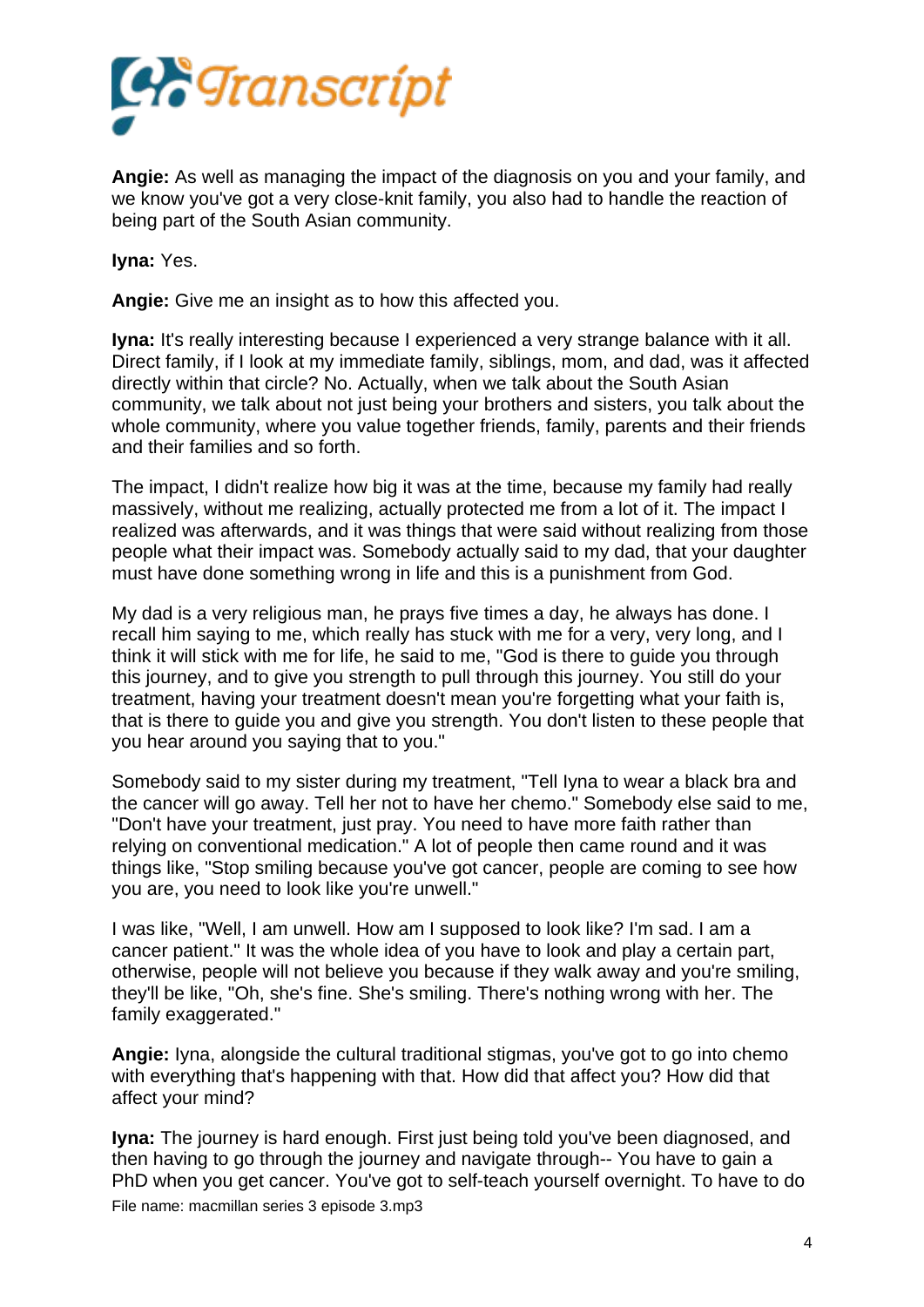

all of that with family and then hear these, honestly, I think without realizing it, I think it knocked my confidence in how strong I was initially.

I think I started to doubt that if I was going to actually make it, if I was going to survive at some point. At some point, I would lie there at night and think, "I'm actually not going to make it." I recall a few times lying in bed thinking, "What did I do? What have I actually done? I don't think I've ever intentionally gone out and deliberately hurt someone. What have I done?" I started to really question myself and all of these things. When you start to question yourself and doubt yourself, you lose a part of the strength that you still need.

**Angie:** Family traditions, cultural traditions, can create a source of comfort. Sometimes it does the opposite.

**Iyna:** Absolutely does.

**Angie:** How did you get through the not-so-positive side of these cultural traditions?

**Iyna:** I always said to people, everybody has a driver. Everybody has their why, what their reason is for why they wake up in the morning, for why they fight battles every day, for why they do what they do. For me, my reason was my son. I would see my four-year-old son every single day and I would look at his face and think, "I can't let him see mommy give up. I can't be setting that as an example for my son for the rest of my life. If something is going to happen to me, I'm blimming well going to fight it right to the end, and I'm going to let my son see that I'm going to fight it to the end."

The only way to do that was to mentally stay strong. That's what I did. I went into tunnel vision. I focused on me, I focused on my health, and I blocked everything else out, including social media. I did everything and blocked everything out.

**Interviewer:** What positive outlook to have in the midst of the not-so-positive side of the cultural areas. With your family, standing by your side, even though they're part of the community, part of the South Asian community, your family standing by your side, your sisters, your brothers, your in-laws, and you find this strength just to really keep going for your son. Did your family find that they were on the fence having to push back a lot of these comments as well?

**Interviewee:** Like I said, a lot of these comments, I didn't actually hear during my treatment because my family or my sisters hadn't actually told me. I found them out after they finished and it's because they were protecting me from this. I remember speaking to my mom through my treatment once when people came around to see me, extended family, friends, and I think once or twice, my dad's friends came around to see.

I do always say, the reason why they've come around is not to poke and be nosy. They're actually coming because again, culturally, we want to be there for you and your family because your daughter's going through something. They're also coming from a place of love and care and respect, but I wasn't ready for that. I didn't want to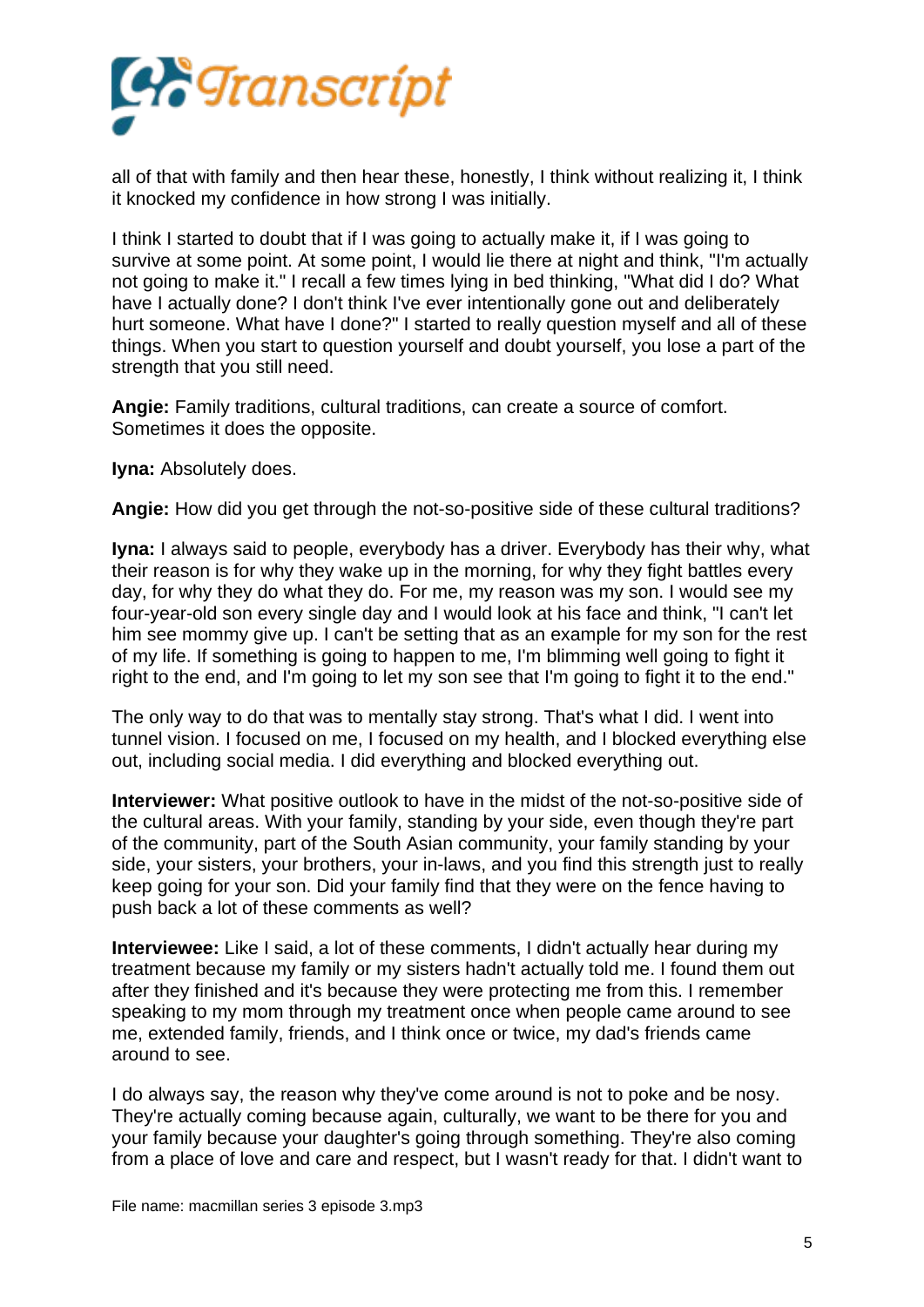

feel like a showpiece sitting there, having to behave and be a certain way. I just wanted to do my journey my way.

I spoke to my mom and said, "Mom, I can't do this. I can't have people coming to see me all the time and me just sitting there. I don't have the strength to do this." I absolutely love my mom for this. She's always been this person who will question and fight back in the community for what her kids want. She went and said to my dad, "Today will be the last time somebody walks into this house, who's not close family that my daughter does not want to see, into the house until her treatment's ended." Nobody ever did come after that.

**Angie:** Your mother sounds like a very strong woman.

**Iyna:** She's amazing because she's always put her kids first. Despite the challenges, it can be coming from a community that can be very, very heavy on influence and expectations.

**Angie:** Just veering off slightly. I once watched a film that said the man is the head of the household, but the mother is the neck and she turns the head in any direction. That sounds like your mom. [chuckles]

**Iyna: Absolutely. [chuckles]** 

**Angie:** Now, look, I know you're not speaking on behalf of the entire South Asian community, you're speaking out of your experience. At a time like this, here is an opportunity for you to use the platform, just to say how you think in moving forward, people can change. I'm getting the impression that a lot of the statements are coming from maybe elders of your community.

**Iyna:** Honestly, interestingly, it actually wasn't just elderly people. I had a friend of a friend actually say to me, when I was speaking to my eldest brother, who's now 44, about my breast surgery, when I was deciding if I should go for a lumpectomy. She actually said to me, and who was my age at the time, so 30. She said to me, "How can you speak to your brother about a boob job?" That was a question I got.

I said, "Excuse me. I'm not speaking to my brother about a boob job. I'm speaking to my brother about my surgery, because of breast cancer. It's a very different conversation." She said, I could never ever speak to my brother about my boobs. I said, "Well, he's comforting his sister to make sure she's okay."

The only way, honestly, I see things changing and it is possible, change is always possible, people just need to do it, change comes from yourself, is people being more open about the fact that they have gone through a journey. To be open about their experience. To open up the conversations that we as South Asian women or men, do also get cancer. It does impact us as well. The more people that share it will get rid of that stigma, that taboo that sits within the community so there'll be more support, there'll be more places for people to seek support without having to go through it alone.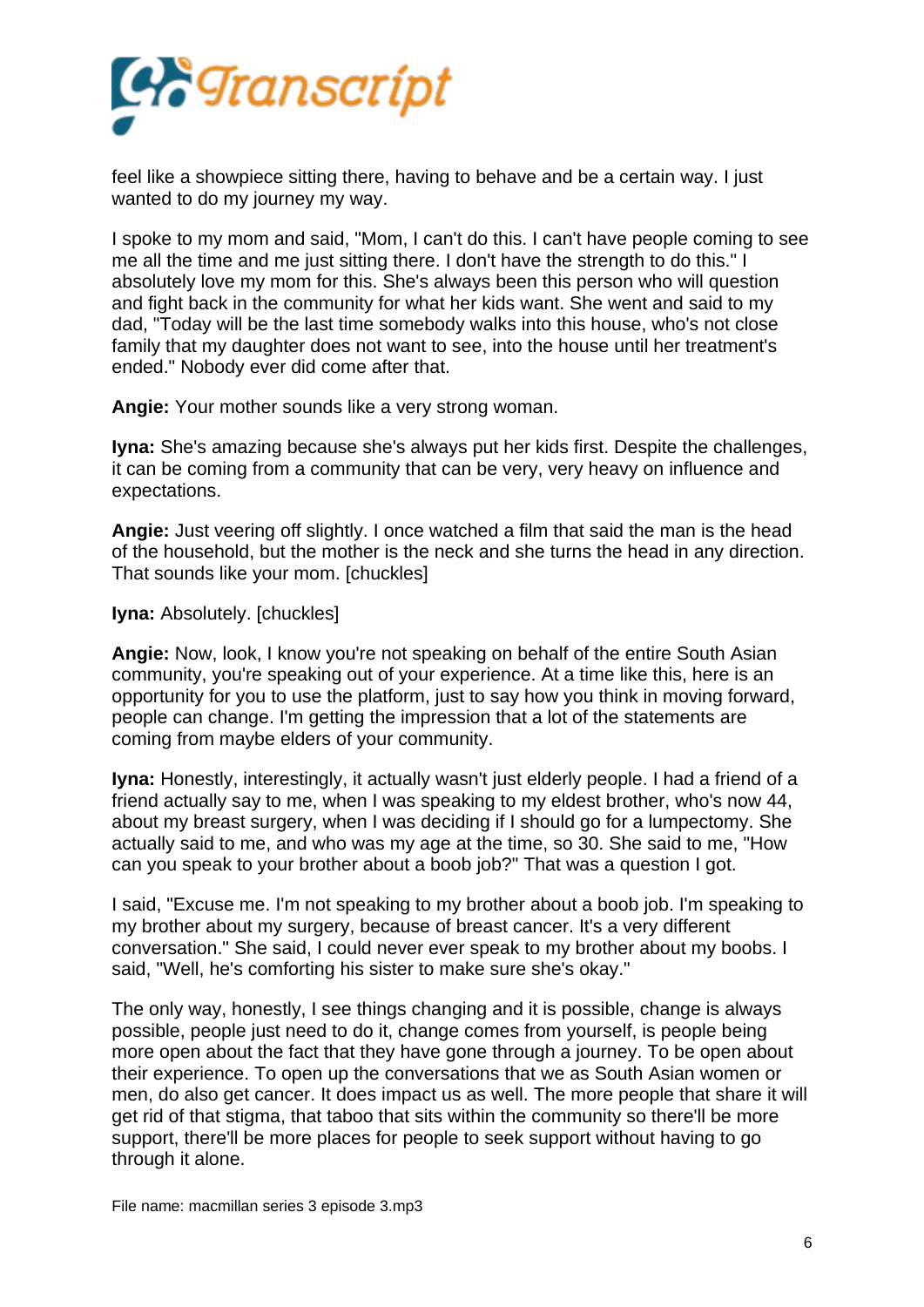

**Angie:** Iyna, you've come through the other side, you're in remission. Were there any times that you thought about some of the comments that were made on a traditional level, you must have done something wrong, wear a black bra, don't smile? Did you ever think about those once you'd prayed and had your treatment and were cancer-free?

**Iyna:** In 2018, I think it was, I'd gone on to *Victoria Derbyshire Show* to talk about breast cancer, my journey within it, and the impact of it in the South Asian community. So many women contacted me, they must have searched me on Facebook. Some of the things I heard from other South Asian women was, a lady had told me her children were taken away from her because the husband said that their daughters wouldn't get married if people in the community found out that their mom had breast cancer.

Another said she had to hide the diagnosis from everybody because nobody was allowed to know she had breast cancer. Another one had to hide that it was breast cancer and had to say it was something else, another form because saying the word breast was not appropriate for her to say. Actually, I know a few women through the support groups I do as well, where their husbands left them in the middle of the treatment plan because they said, "You're not the woman I married. You don't look the way you look anymore. It's not my job as a man to look after you. You are supposed to be looking after the household."

All of these things, alongside what I heard through my treatment, I would say probably was the biggest driver for me to do what I'm doing now because nobody in this world should ever have to go through cancer alone. Forget having to go through it with a burden of all of these things around you.

**Angie:** Focus more on the feelings and the emotions as opposed to the traditions. It's amazing that you want to use your experience and channel positivity into your community. Can you tell me some of the things that you intend to do or that you are doing to create this change?

**Iyna:** I really do see it and it sounds crazy, and a lot of people think I'm a bit mad, but I really do see cancer as some form of a gift that's been given actually because it's changed my life. I'm trying to, I guess, share that gift, that present with other people. The way I'm at the moment doing it is in quite a few different forms. The two key things, I would say I'm focusing on is one is education around breast cancer and selfexamination. Breast, generally, is very sexualized. People don't want to talk about it.

When you are within the South Asian community, you are basically brought up in that way. To the extent that when you are changing your clothes for example in a changing room at school with just girls, you will pull one arm in and then the other then a t-shirt will hang over your chest and then you'll put the other one on. You're constantly trying to cover yourself. You don't talk about bodies. Then if you add in the complex area of religion and into it for some religions within the South Asian community religiously you're not allowed to show your body.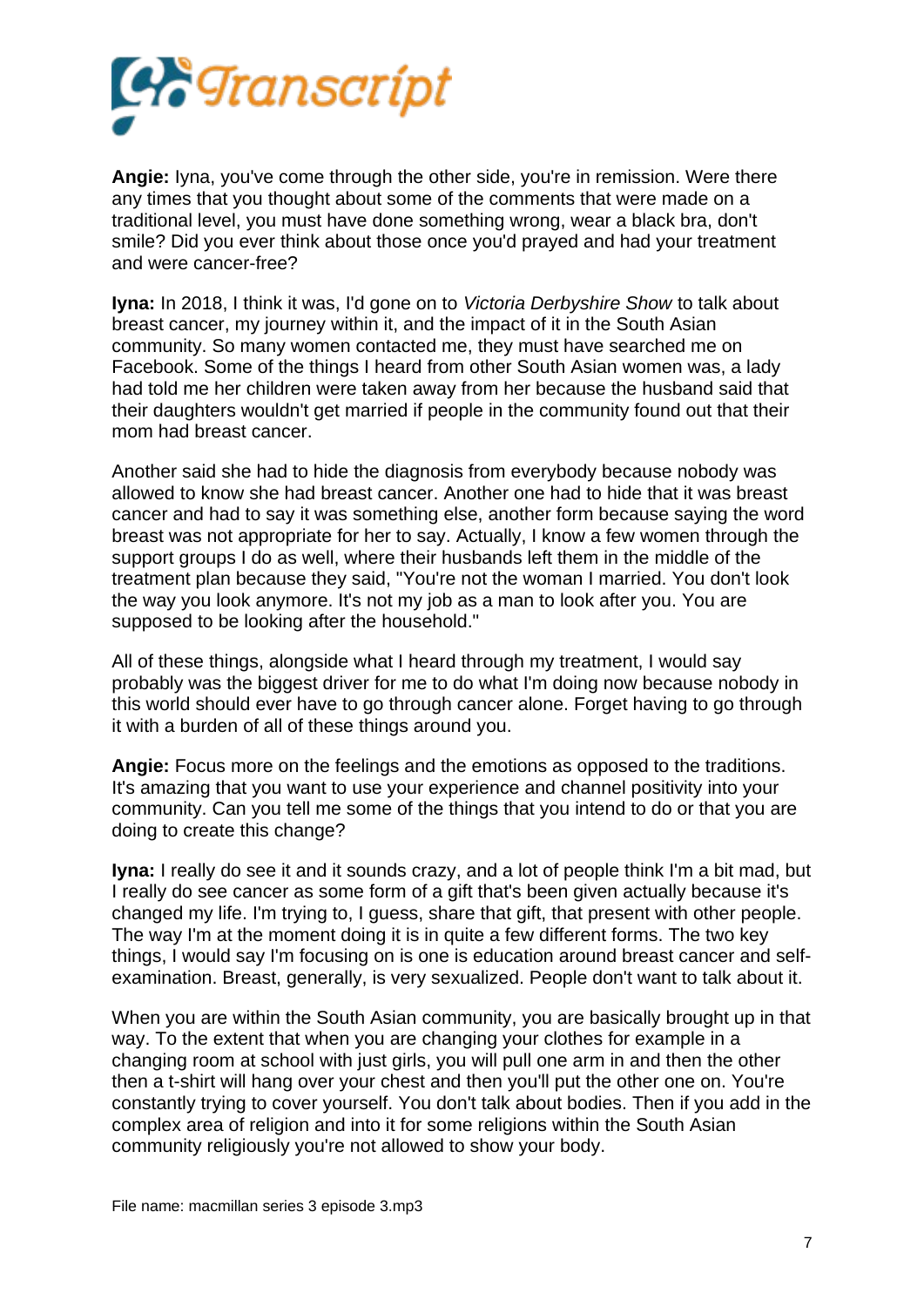

I'm trying to open up the conversations of why you should self-examine the importance of it, how you can do it in the comfort of your own home in privacy. It's still important to look after yourself and give yourself that time. The campaign that recently just launched is taking the number two taking two for me. Take two minutes out for yourself to self-examine because it could save your life. If you are not well and you are not around, how are you going to care for the people you love and the people that rely on you as well?

That's one part of it. The second is something that I'm massively passionate about which has been slightly harder to push through and I'll be honest is changing the face of breast cancer and it being more modest. The campaigns, the adverts, the flyers, the posts that you see on social media seeing topless or women in lingerie on campaigns is normal for breast cancer. It's not wrong. I'm not saying it's wrong at all but that does not resonate or align with everybody.

If we want for campaigns to make a real difference in women's lives and for a community that gets diagnosed at a very late stage because they're not going out and seeking support, then we really need to change the way we do these campaigns. Why do I have to be topless in order to talk about having breast cancer? Why can I not have a campaign that has a woman with clothes on, who looks like me so that I can take that flyer to my daughter without worrying about the cultural barriers that I'm brought up with? Why can't I do that?

I'm trying to create a campaign and flyers that can go into mosques, into Gurdwaras where Sikhs pray, into Hindu temples, into school changing rooms, into workplace toilets. That will be modest flyers that can resonate with older women maybe who are not okay with nudity. With youngsters with South Asian women, with people, with cultural barriers with kids.

**Angie:** You're definitely a light amongst women. Anyway young married women with little kids but definitely in the South Asian Community as well. how's life been since you finished your treatment.

**Iyna:** A rollercoaster is probably the right way. There's been some incredible highs and there has been some lows but that is life post-cancer, I would say. The outside of me looks the same but the inside of me is completely changed. I'm a different person. I really am. I wake up every single damn morning being grateful for opening my eyes. I think my husband absolutely loves the new me because we don't argue. We don't fuss over little things.

## [laughter]

**Iyna:** Life is too short for that so he's loving the new me. I keep saying the word balance but I'm absolutely loving the balance I have in life. At the moment I have my charity that I'm doing that I love. I can give time to my son. I have family. I go out, I eat, I shop, I go crazy and I can do all that and still make a difference to people.

**Angie:** I thank you so much for joining me. Thank you.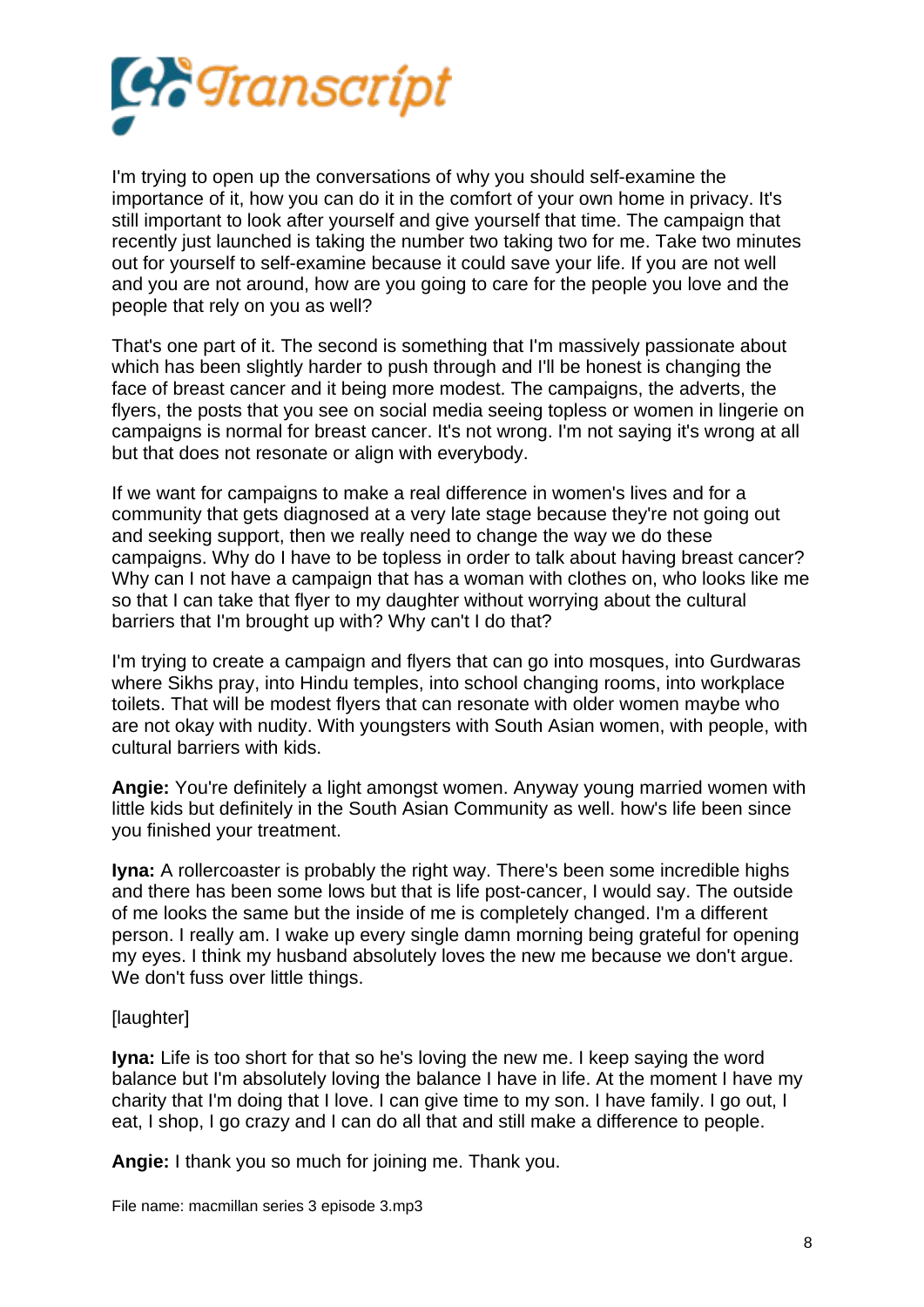

**Iyna:** Thank you so much for your time.

[music]

**Advert:** Questions about cancer Boots and Macmillan are by your side from the moment you're diagnosed, through your treatment,s and beyond. Our Boots Macmillan Information Pharmacists are on hand with specialist support from helping you make sense of your diagnosis to advice about living with cancer. You can now access this specialist cancer support at every Boots Pharmacy in the UK. Visit boots.com/macmillan for more information. Subject to pharmacist availability.

## [music]

**Angie:** Joining me now is Bina Mehta who is a Boots Pharmacist advanced practitioner. Bina, welcome to the podcast. Can you tell us a little bit about your role?

**Bina Mehta:** I'm a Boots Macmillan Information Pharmacist as well. What that means is that Boots Macmillan Information Pharmacists have received specialized training so they can see patients who have received cancer diagnosis or their loved ones and help them with a range of different queries. They could be on the test that they're receiving, the medications that they're receiving, any side effects from the medicines and managing them or they could be something to do with signposting them to local communities or any emotional financial, or social help that they may require. You can find a Boots Macmillan Information Pharmacist across all our stores in the country.

**Angie:** Bina in this episode we were talking about when cancer is a taboo within the community that you're a part of. I just want to know is this something that you hear about in your role?

**Bina:** We do hear about this every now and then the fact that it is a taboo, it means that people they're not openly talking about it. We do know that this is a big problem in some of the communities that we live in that the actual disease itself and trying to get better from it is put at the back. What other people are going to think about you having had this diagnosis or their perception of the disease, it kind of like takes over in that person's mind.

**Angie:** Bina when somebody from the community that Iyna experiences problems, how do you verbally deal with this? Some of Iyna's experiences, they were just heartbreaking

**Bina:** For me to hear or read about such stories they are so heartbreaking that such cultural beliefs and customs do not allow people to open up and talk about their symptoms. If a person came into my pharmacy and spoke to me about it, about the way that they were spoken to post their diagnosis, I think my message would be like never stop talking about how you're feeling and you need to make sure that you get the right help. If you feel that you are unable to speak to your family about it or your close friends or in the community that you are in, Macmillan have something really wonderful which is Macmillan online community.